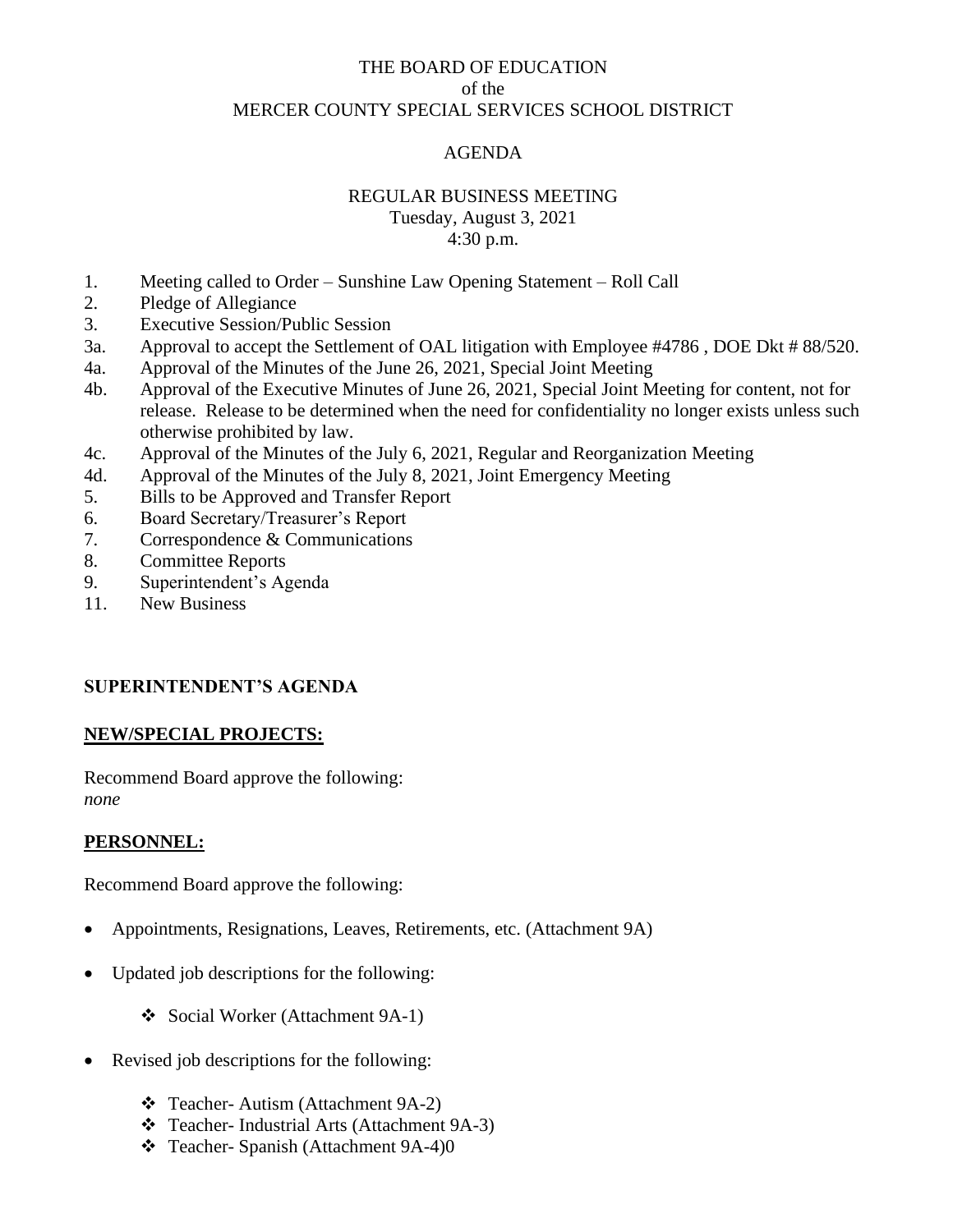- Professional Employment Agreement between Board of Education for the Mercer County Special Services School District and Ashlee Caldwell as Human Resources Manager for the period May 13, 2021 – June 30, 2021 (Attachment 9A-5)
- Professional Employment Agreement between Board of Education for the Mercer County Special Services School District and Ashlee Caldwell as Human Resources Manager for the period July 1, 2021 – June 30, 2022 (Attachment 9A-6)

# **MISCELLANEOUS:**

Recommend Board approve the following:

- Presentation of Harassment, Intimidation, or Bullying (HIB) Semi-Annual Report for the period: 07/01/2021 - 06/30/2021 – Kris Gould, Supervisor and HIB Coordinator
- District Mentoring Plan for 2021-2022 (available for review in the Assistant Superintendent's Office)
- 2021-2022 Code of Conduct for Mercer High School, Mercer Elementary School and Joseph F. Cappello School (available for review in Administrative Offices)
- 2021-2022 School Preparedness & Emergency Planning drill schedule for Mercer High School, Mercer Elementary School and Joseph F. Cappello School (Attachment 9B)
- 2021-2022 Professional Development Plan(s) for Mercer High School, Mercer Elementary School, Joseph F. Cappello School and the MCSSSD Plan (Attachment 9C)
- 2021-2022 Nursing Services Plan (Attachment 9D)
- 2021-2022 ScIP Committee Members (Attachment 9E)
- Revised and/or New Policies, Regulations, or By-Laws

**First Reading** -- Revised and/or New Policies, Regulations, or By-Laws

*BYLAWS* None

*POLICIES* None

*REGULATIONS* None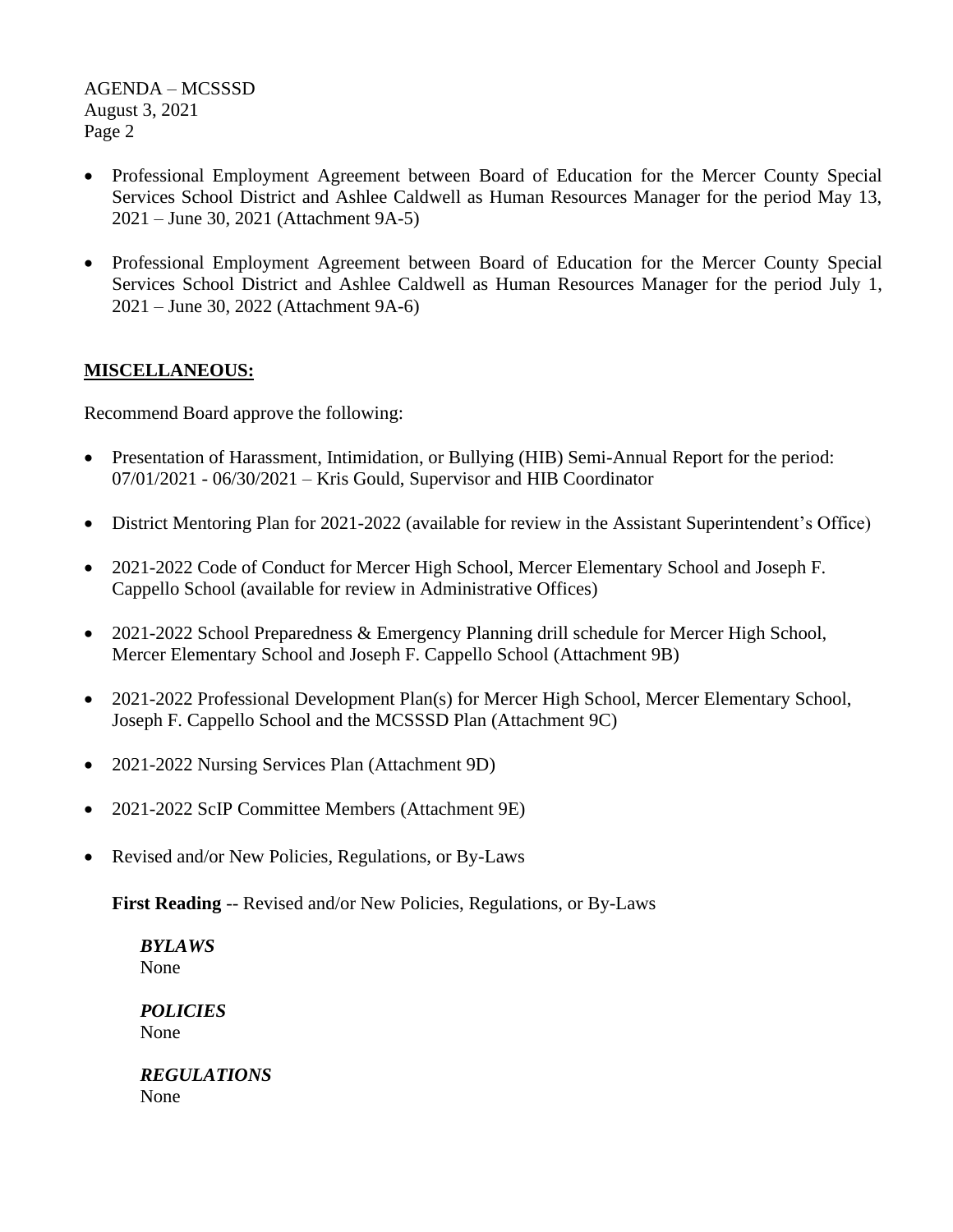**Second Reading** -- Revised and/or New Policies, Regulations, or By-Laws

### *BYLAWS*

Bylaws, Policies, and Regulations (M)

### *POLICIES*

- Assignment of Extra Duties
- Nonrenewal of Nontenured Teaching Staff Member
- Physical Examination (M)
- Use, Possession, or Distribution of Substances (M)
- Evaluation of Teachers (M)
- Evaluation of Teaching Staff Members, Excluding Teachers and Administrators (M)
- Evaluation of Administrators, Excluding Principals, Vice Principals, and Assistant Principals (M)
- Evaluation of Principals, Vice Principals, and Assistant Principals (M)
- Nonrenewal of Nontenured Support Staff Member
- Physical Examination (M)
- Use, Possession, or Distribution of Substances (M)
- School District Travel (M)

### *REGULATIONS*

*Nonrenewal of Nontenured Teaching Staff Member*

- *Use, Possession, or Distribution of Substances (M)*
- *Evaluation of Teachers (M)*
- *Evaluation of Teaching Staff Members, Excluding Teachers and Administrators (M)*

 *Evaluation of Administrators, Excluding Principals, Vice Principals, and Assistant Principals (M)*

*Evaluation of Principals, Vice Principals, and Assistant Principals (M)*

*Nonrenewal of Nontenured Support Staff Member*

*Use, Possession, or Distribution of Substances (M)*

*School District Travel (M)*

**Abolished** -- Policies, Regulations, or By-Laws None

### **REPORTS:**

Recommend Board approve the following:

• Fire and Security Drill(s) for the month of July 2021 (Attachment 9F)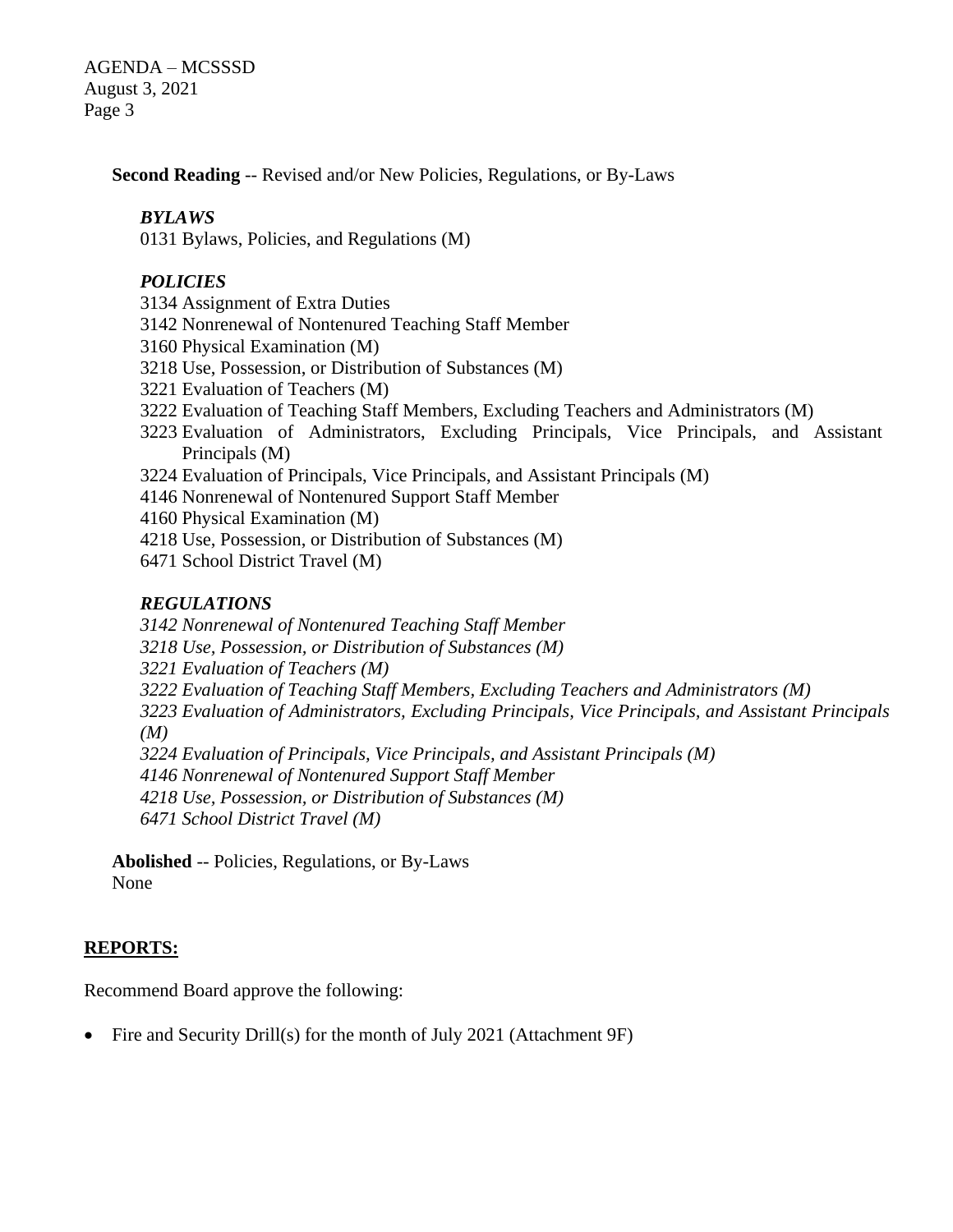• Harassment, Intimidation & Bullying as of July 2021

| <b>Month</b> | <b>Investigations</b> | HIB | <b>Non-HIB</b> |  |  |
|--------------|-----------------------|-----|----------------|--|--|
|              |                       |     |                |  |  |
| <b>TOTAI</b> |                       |     |                |  |  |

• Enrollment Data as of June 2021

|               | <b>July</b> | Aug | <b>Sep</b> | $\vert$ Oct $\vert$ Nov |     | $Dec$   Jan |     | Feb | Mar | Apr | <b>May</b> | Jun<br>e |
|---------------|-------------|-----|------------|-------------------------|-----|-------------|-----|-----|-----|-----|------------|----------|
| 2020-<br>2021 | 428         | 428 | 496        | 501                     | 503 | 505         | 506 | 502 | 501 | 501 | 502        | 501      |
| 2021-<br>2022 | 411         |     |            |                         |     |             |     |     |     |     |            |          |

|                                 | 06/30/2021 | 07/31/2021 |
|---------------------------------|------------|------------|
| Mercer High School              | 242        | 217        |
| <b>Mercer Elementary School</b> | 189        | 136        |
| <b>Regional Day</b>             |            |            |
| Joseph F. Cappello School       |            | 58         |
| TOTAL:                          |            |            |

### 11. **NEW BUSINESS**

Recommend Board approve the following:

- a. Approve Nicholas Sakowski, Consultant to design and update MCSSSD Web/communication sites on an as needed basis, retroactive for the period July 19, 2021, through June 30, 2022 at an hourly rate of \$50 not to exceed \$5,000.
- b. Approve KYDS (Konscious Youth Development & Services) to provide half day professional development training on September 8, 2021, for Mercer Elementary and Mercer High School staff. KYDS will present "Recharge the Battery" (stress and anxiety reduction, emotional regulation, dealing with trauma and experiential practice using mindfulness and breathing techniques. The cost not to exceed \$1,800.
- c. Approve "Nurtured Heat Approach" to provide all day workshop district wide for professional development training on September 8, 2021. The Nurtured Heart Approach consists of a set of strategies that assists children in further developing their self-regulation and has been found effective with children of all ages. It focuses on transforming the way children perceive themselves, their caregivers and the world around them. Children learn to understand that they will receive endless amounts of praise, energy, recognition and reward through the positive behavior they display and this supports children to build a positive portfolio of themselves, which we call "Inner Wealth™." No cost to the District.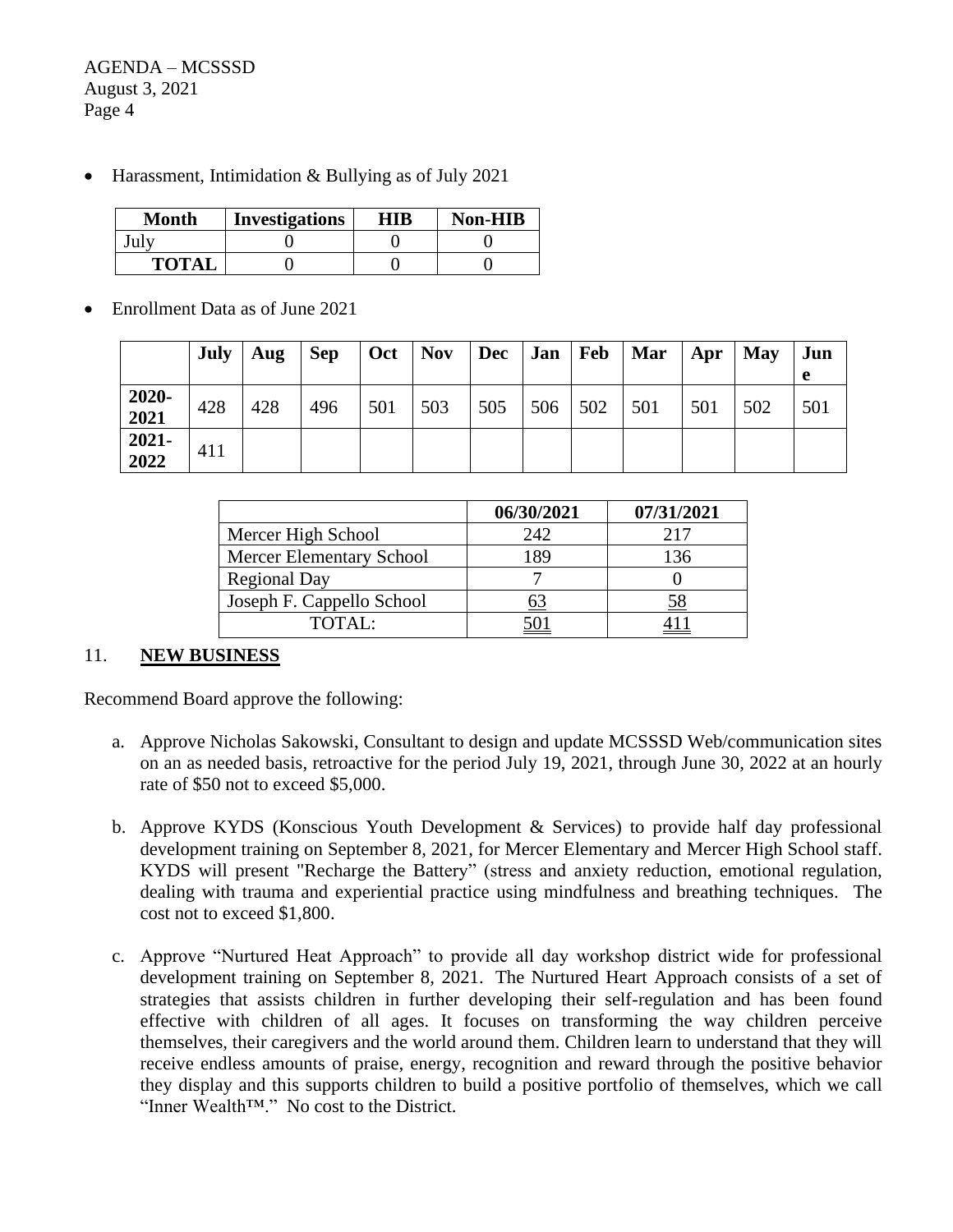- d. Approve PESI to provide all day professional development training on September 8, 2021, for Joseph F. Cappello School staff. Victoria Grinman, MSW, LCSW will present "Treating Traumatic Stress in Kids" Sensory, Yoga & Mindfulness Techniques to Rewire the Young Brain. The cost of the full day training will not exceed \$4,000 (Attachment 11-d).
- e. Approve the amendments to the Benecard Prescription Plan to provide fixed rate insured prescription plan for staff for the 2021/22 school year (Attachment 11-e).
- f. Approve the Bloodborne Pathogens Exposure Control Plan in accordance with the OSHA Bloodborne Pathogens Standard (Attachment 11-f).
- g. Approve the Compressed Gas Safety Program in accordance with OSHA 29 CFR 1910.101 Standards (Attachment 11-g).
- h. Miscellaneous Equipment Disposal List (Attachment 11-h).
- i. Use of Building and Grounds (Attachment 11-i).
- j. Approval of Transportation Contract(s), Bids, Renewals and Addendum (11-j).
- k. Approve to contract with Homecare Therapies dba/Horizon Healthcare Staffing and Mercer County Special Services School District to provide a Registered Nurse to the District on a substitute basis as needed for the 2021/2022 school year at a rate of \$55/hour (Attachment 11-k).
- 1. Approve "Robbinsville Horse Therapy Program" on August  $4<sup>th</sup> 6th$  to provide developmental skills such as emotional regulation, and self-confidence, miniature horses will visit each school district wide. Students will have an opportunity to use all senses while learning and processing through emotional challenges. Miniature horses lower stress, encourage dialogue/communication, and bring happiness and a sense of well-being. Therapy does not include mounting/riding of horses. No charge to district.
- m. Approve the District's Respiratory Protection Plan/Policy (RPP) for the 2021-2022 school year (attachment 11-m).
- n. Approve the Affiliation Agreement between Mercer County Special Services School District Project Child Clinic Program and The CYO - Yardville Branch School beginning September 1, 2021 through June 30, 2022 (Attachment 11-n).
- o. Approve Frontline Special Ed & Interventions software to improve the quality of our IEP's and facilitate the paperwork, timelines, and compliance requirements to meet Federal, State, and district policies. Frontline will aid the district in collaborating across our sending districts, educators, parents, and services providers. The costs are as follows: one-time training fee of \$8,740, Annual Recurring Fee of \$21,446.25 and & Initial Term Prorated Fee of \$18,690.27 Grant funded for 2021-2022 (Attachment 11-o).